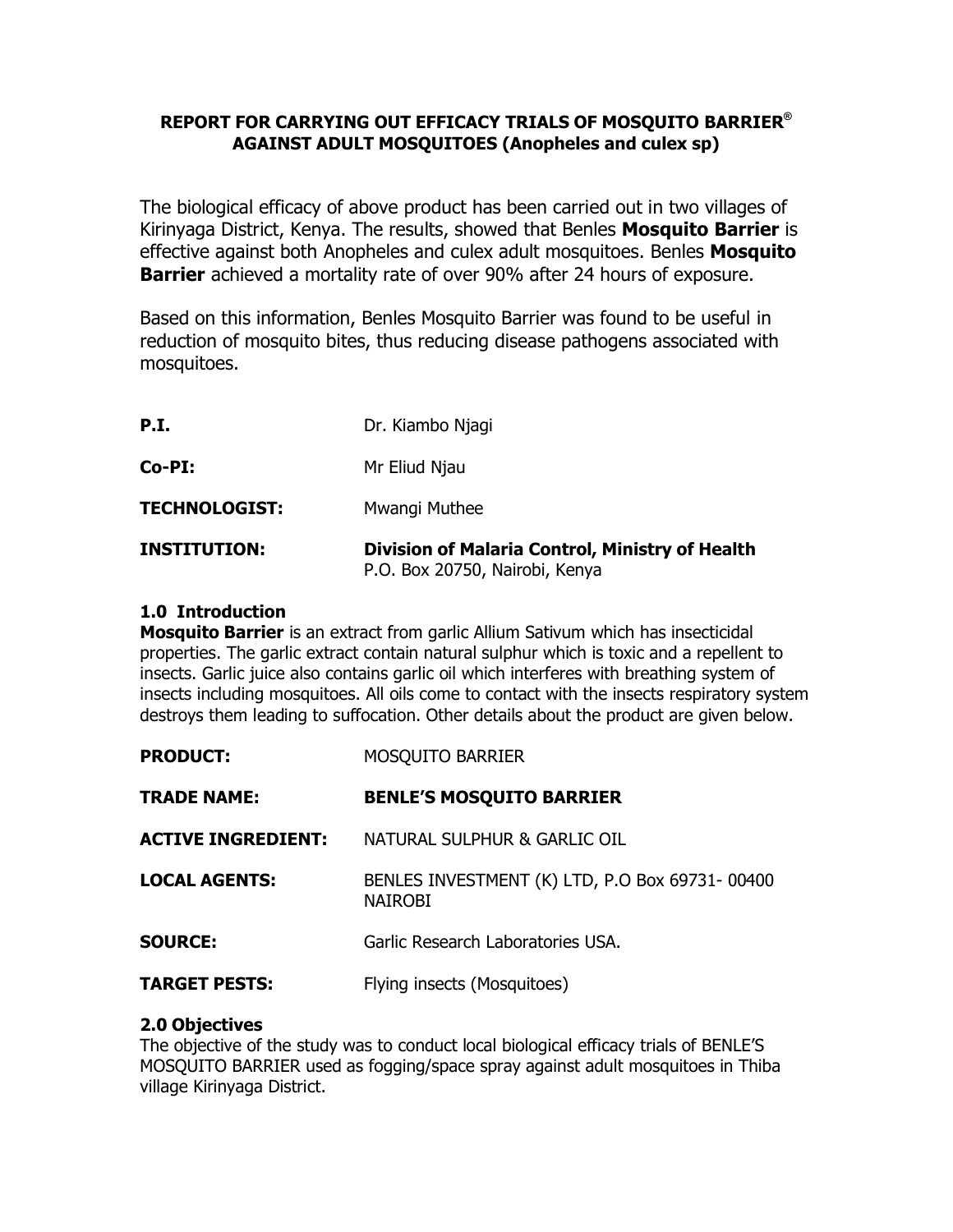## **2.1 Specific Objectives**

- · To assess the biological efficacy of Mosquito Barrier on An. gambiae sl used as space spray on indoor resting mosquitoes.
- · To assess the residual efficacy of Mosquito Barrier in the space sprayed sites
- · To compare the performance of mosquito barrier with another product used for thermal fogging/space spray, Actellic 50% EC.

# **3.** 0 **Materials and Methods**

## **Schedule of Activities**

| NO. | <b>SCHEDULED VISIT</b>                         | <b>ACTIVITY</b>            |
|-----|------------------------------------------------|----------------------------|
| . . | Field work / social mobilization and trial run | <b>Monitoring Efficacy</b> |
|     | Second field run and final observation         | Monitoring efficacy        |

#### **Materials and Methods:**

## **3.1 To assess the biological efficacy of Mosquito Barrier against Anopheles' and culex adult mosquitoes.**

The trial was carried out in two villages namely, Thiba north and Thiba south of Kirinyaga district. These two villages are located within Mwea rice irrigation scheme, an area where irrigation water supports mosquito breeding throughout the year. Malaria is therefore the leading course of morbidity and mortality, accounting for 30% of all outpatients' attendance in the district.

In Thiba north the area was sprayed with garlic juice extract. Diluted garlic juice was applied using a motor vehicle mounted motorized fogging machine at round 4.00PM (16 Hours). The dilution was done in a ratio of 1:75 as per manufacturer's recommendation. Similarly the next village Thiba south which is separated by tarmac road from the first village was sprayed with Actellic 50 EC for comparison purposes.

In both villages, a bioassay was carried out by exposing 20-30 adult mosquitoes to the area during spraying. Bioassay mosquitoes were collected in human dwelling and animals shelters, kept in the laboratory for 24 hours. During these holding, all holding mosquitoes cage were supplied with enough sugar solution. Health surviving mosquitoes were sorted out after 24 hours, placed in test cage and place in houses, nearby vegetation and animals structures.

After fogging, all mosquito cages were removed and taken to laboratory for further observation. The fogging was done, ensuring that all dwelling paces and nearby bush received the fog. The mosquitoes were then transferred into paper cups covered by a netting material and kept in a recovery room, supplied with glucose solution. The mortality rate was determined after 24 hours.

# **3.2 Control Test.**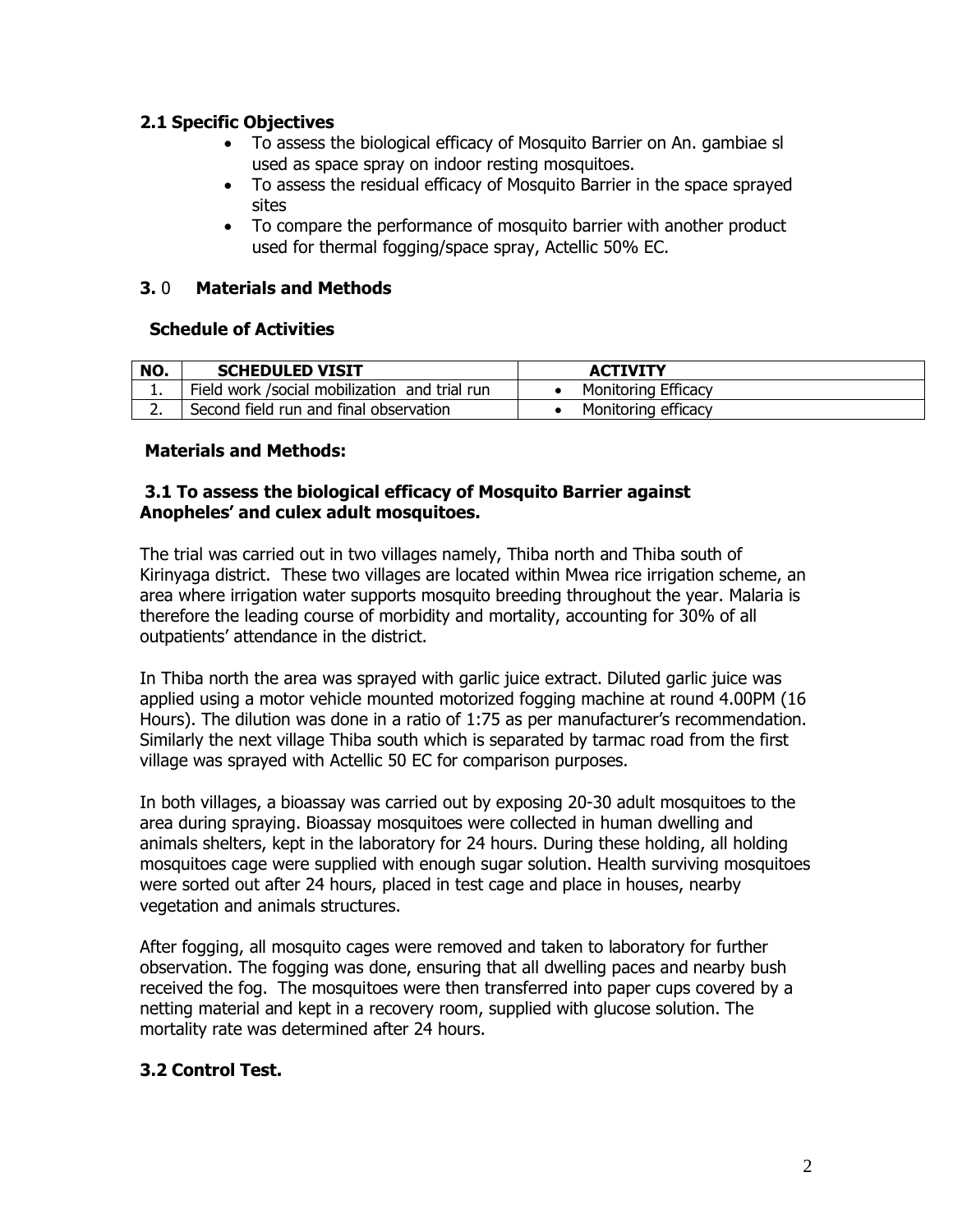A control test was set up as described, where caged mosquitoes were similarly kept indoor, in bush and animal shelters in un-fogged area, in adjust village of Mbui-Njeru village. This was to ensure, that the mortality was not due to laboratory contamination or any other conditions during holding.

# **4.0 RESULTS**

The table 1: shows the percentage mortality of mosquitoes hanged on different sites, namely outdoor (vegetations), indoor (human dwellings and animal shelters) during fogging. As showed on table Actellic 50 EC and garlic extract/ garlic juice archived over 90% mortality on adult anopheles mosquitoes.

# **Table 1: the percentage mortality of Anopheles' mosquitoes placed various site during fogging/space spray.**

| S/NO   Environment/site | Garlic extract (juice)   Actellic 50 EC. |                 |
|-------------------------|------------------------------------------|-----------------|
| Vegetation/bushes       | 97.7% n=131                              | 98.6% n=152     |
| Human dwellings/indoor  | 100.0% n=89                              | $100.0\%$ n=86  |
| Animals' shelters.      | 99.0 $n=97$                              | $100.0\%$ n=100 |

Table 2; show the percentage mortality of culex spp, place in different sites during space spraying. As showed on table 2, the mortality rates in all the three sites were over 90%. However the 24 hour mortality of culex spp was lower than those of Anopheles though the difference was not significant. The number of culex tested were lower than those Anopheles, this reflected the composition of species during the trial.

## **Table 2: the percentage mortality of Culex Spp. placed various site during fogging/space spray.**

|     | S/NO   Environment/site | Garlic extract (juice)   Actellic 50 EC. |            |
|-----|-------------------------|------------------------------------------|------------|
|     | Vegetation/bushes       | 98.6% n=68                               | 97.6% n=49 |
|     | Human dwellings/indoor  | 95.30% n=56                              | 96.0% n=68 |
| l 3 | Animals shelters.       | 98.0 n=45                                | 97.4% n=57 |

# 5.0 **DISCUSSIONS**

The Products, garlic juice and Actellic 50 EC had a high mortality rates on both Anopheles and Culex mosquitoes 24 hour post spraying. Such high performance may keep mosquitoes population lower thus lowing the diseases incidence and mosquito biting nuisances. Fogging/space spraying is the only means of targeting outdoor resting mosquitoes; however the products which can be used are limited. Currently, Actellic 50 EC which is organophosphorous is used; it has retained good performance as indicated on table 1 and table 2 above. Organophosphorous are however, known to irritate eyes skin and respiratory system. Indeed, using motorized sprayer like the one